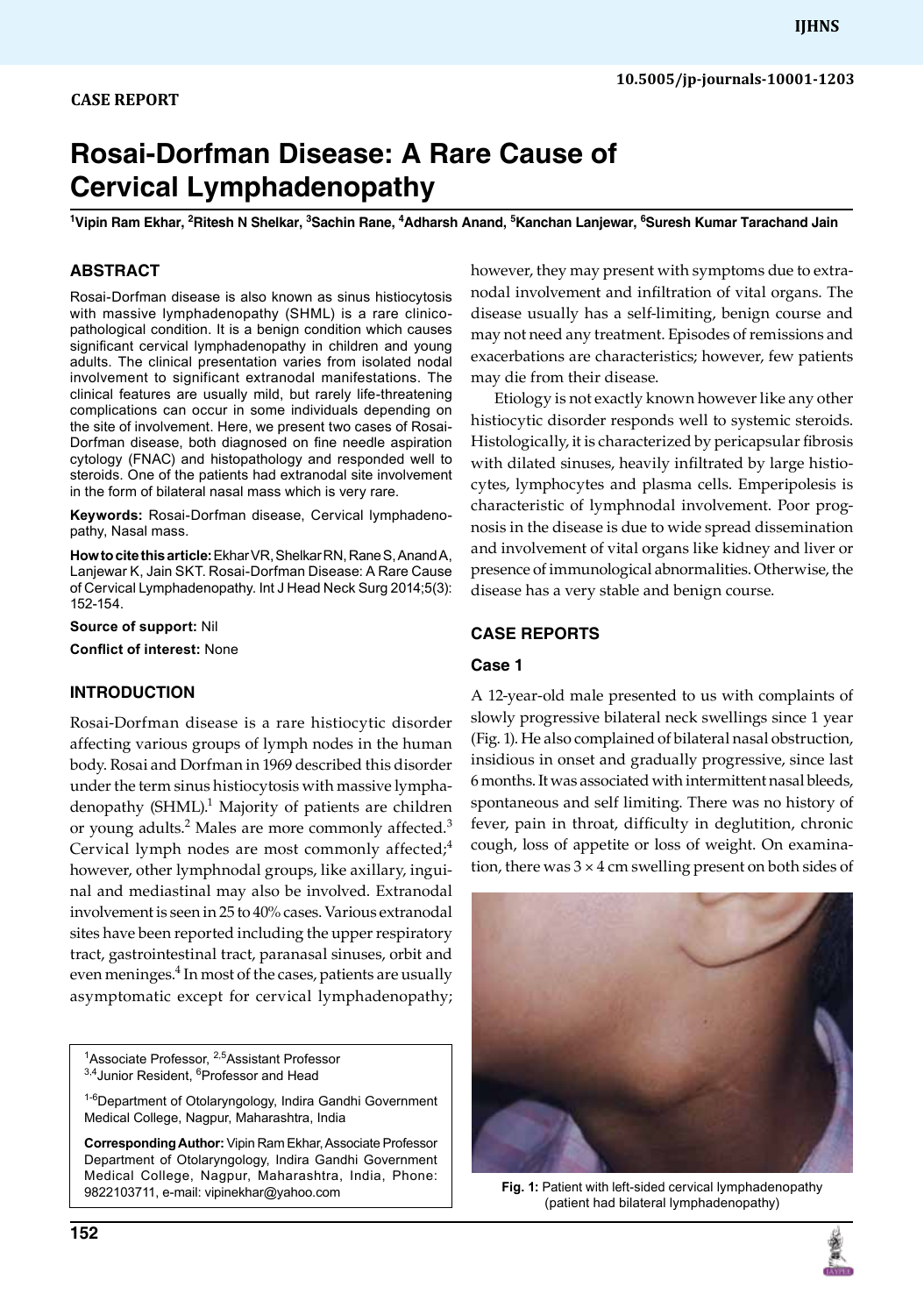#### *Rosai-Dorfman Disease: A Rare Cause of Cervical Lymphadenopathy*

neck involving both anterior and posterior triangles. The swellings were firm in consistency, nontender, nonfluctuant, nonmatted and smooth in outline. The mass was freely mobile and not fixed to skin or underlying structures. Examination of the nasal cavities revealed bilateral pinkish, insensitive mass which bleed on touching. The nasal mass was more prominent on right side compared to left side. Routine hematological examination showed anemia with Hb% of 7 gm%. Total leukocyte count (TLC) and differential leukocyte count (DLC) were within normal limits. Erythrocyte sedimentation rate (ESR) was normal, and Mantoux test was negative. Ultrasonography (USG) neck showed bilateral cervical lymphadenopathy without caseation or matting. Radiograph of chest and ultrasonography of abdomen were within normal limits. Fina needle aspiration cytology from the cervical mass showed lymphocytes, plasma cells and histiocytes showing emperipolesis suggestive of Rosai-Dorfman disease (Fig. 2). Endoscopic biopsy of the nasal mass also showed similar features and was typical of Rosai-Dorfman disease. S-100 stain was done to confirm the diagnosis.

The patient was started on tablet prednisolone 1 mg/ kg/day for a period of 2 weeks which was then tapered over next 2 weeks period. The patient was kept on low dose oral steroids for a period of 4 months. He responded very well to the treatment, with both the nasal mass and cervical lymphadenopathy showed drastic reduction in size. The nasal mass almost completely regressed in a months period and the cervical swelling became negligible (Fig. 3). Patient is under regular follow-up and not showing any signs of recurrence.

## **Case 2**

A 10-year-old female child, presented to us with complaints of gradually progressive bilateral cervical swelling since last 8 months. There was no history of pain in the swelling, fever, difficulty in respiration, difficulty in deglutition, throat pain, loss of appetite or loss of weight. Local examination revealed bilateral 6 × 4 cm swellings involving the anterior triangle of the neck. The lesion was firm in consistency, nontender, nonmatted, smooth and freely mobile. Ultrasonography of neck revealed bilateral cervical lymphadenopathy with matting. Radiograph of chest and ultrasonography of abdomen were nonsignificant. Computed tomography (CT) neck was done and it showed bilateral, non-caseating cervical lymphadenopathy involving upper deep cervical nodes. Routine hematological investigations were normal. Mantoux test was negative. Fine needle aspiration cytology from cervical lymph node was highly suggestive of Rosai-Dorfman disease, however biopsy was advised for confirmation. After ruling out tuberculosis, cervical lymph node biopsy was done under general anesthesia and histopathology was diagnostic of Rosai-Dorfman disease. Patient was started of systemic oral steroids 1 mg/kg/day for a period of 1 month and then low dose oral steroids for further 4 months. She responded well to treatment with drastic reduction in size of the swelling. She is under regular follow-up and doing well.

#### **DISCUSSION**

Rosai-Dorfman disease is a distinct benign histiocytic disorder, which presents in younger age group with massive cervical lymphadenopathy. The disease is worldwide in distribution and males are commonly affected with male to female ratio of approximately 2:1. Other lymph node groups, like axillary, mediastinal, inguinal and retroperitoneal, may be involved. Other systemic symptoms include fever, leukocytosis, increased ESR, hypergammaglobulinemia and sometimes anemia. The



**Fig. 2:** High magnification histopathology showing the typical emperipolesis and dense lymphocytic infiltrate



**Fig. 3:** complete regression of cervical lymphadenopathy after oral steroid therapy